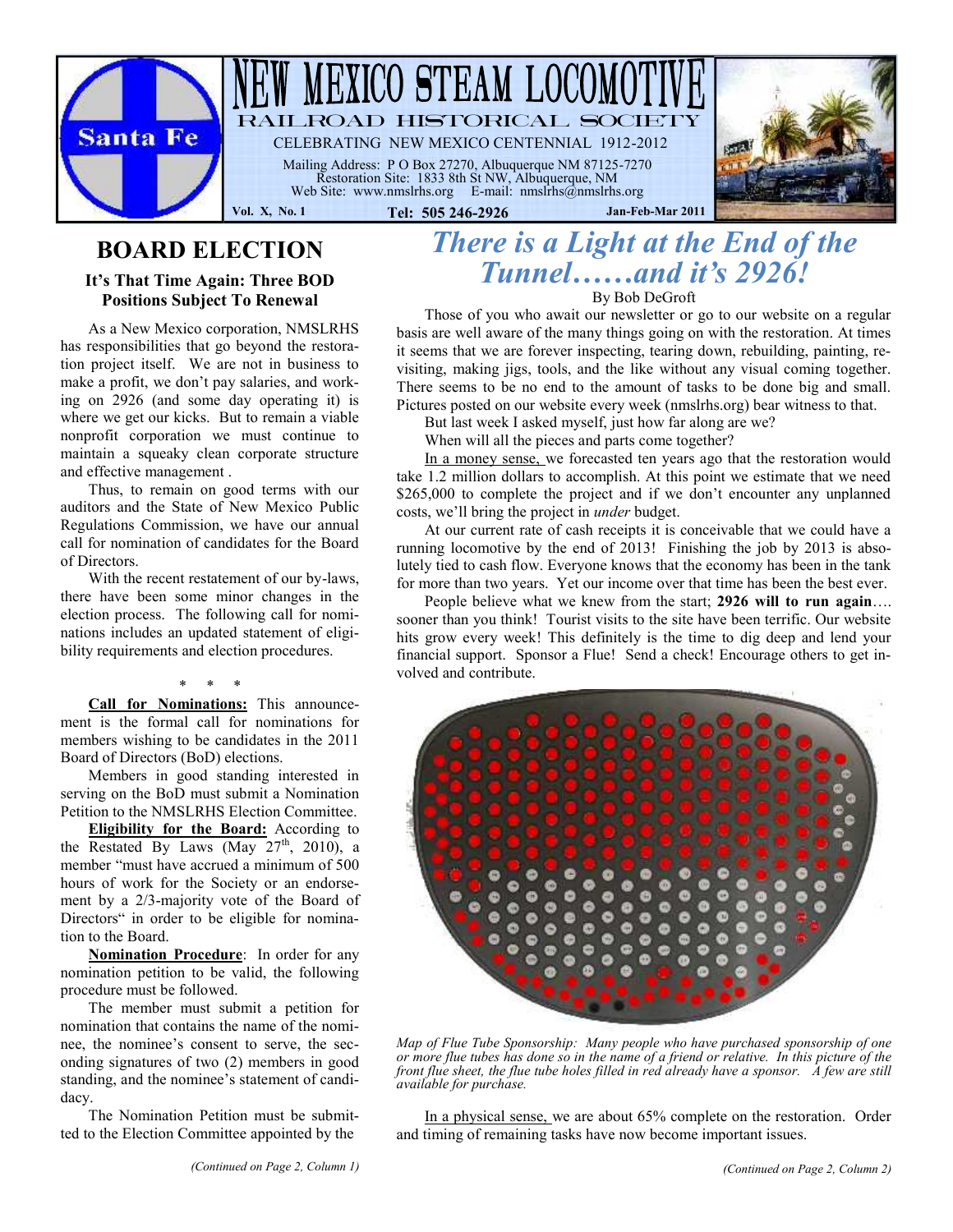|                                               |                     | This newsletter is published quarterly by the<br>New Mexico Steam Locomotive and Railroad |
|-----------------------------------------------|---------------------|-------------------------------------------------------------------------------------------|
| Historical Society, a Non-Profit Corporation. |                     |                                                                                           |
| President                                     |                     | Michael F. Hartshorne                                                                     |
| Vice President                                |                     | Dave Traudt                                                                               |
| Secretary                                     |                     | Gail Kirby                                                                                |
| Chief Mechanical Officer                      |                     | Rick Kirby                                                                                |
| Chief Safety Officer                          |                     | Jon Spargo                                                                                |
| Newsletter Editor                             |                     | Doyle L. Caton                                                                            |
| WebMaster                                     |                     | Marlin Allison                                                                            |
| <b>MAIL ADDRESS:</b>                          | <b>NMSL&amp;RHS</b> |                                                                                           |
| P.O. BOX 27270                                |                     |                                                                                           |
| Albuquerque, NM 87125-7270                    |                     |                                                                                           |
| Tel: (505)246-2926                            |                     | web: www.nmslrhs.org                                                                      |

#### *(Election, Continued)*

BoD to manage the election. For the 2011 election, Dave Traudt, Doyle Caton, and Steve Bradford form the Election Committee. Nominations may be submitted by mail or directly to the Election Committee.

**Election Timeline:** The deadline for submission of nominating petitions is May 9, 2011. This means that petitions submitted by mail must be postmarked no later than May 9th.

**Voting Procedures**: A ballot will be prepared after Nominations are closed on May 9<sup>th</sup>. An electronic version of the ballot will be posted on the NMSLRHS web site. Electronic voting will not be possible, but members may print a copy of the ballot and mail or hand deliver their vote.

Paper ballots will also be produced. Copies will be available at the restoration site, and copies will be mailed to those members who do not have internet access.

To ensure privacy of your vote, please use two envelopes whether you are mailing or delivering your ballot to the Election Committee in person. The inner envelope should be clean with no name or return address. The outer envelope should include your name so that your vote can be recorded.

Voting will remain open from the time the ballot is posted and mailed until the Annual Meeting on Saturday July 9. Those mailing their vote should mail early enough to ensure its arrival at the NMSLRHS P.O. Box before 8:00 AM July 9.

Votes will be tallied and the winning candidates announced at the Annual Meeting.

#### **The NMSLRHS Board Of Directors:**

BoD members serve for three-year terms. There are seven elected BoD members. Additionally, the immediate past president, Chief Mechanical Officer and Chief Safety Officer are ex-officio members if they are not currently elected members of the board.

At the conclusion of the elections on July 9th, the new BoD (not the membership) will elect its officers (president, vice president, secretary and treasurer) for the coming year.

The BoD positions up for renewal in 2011 are those currently held by Clem Harris, Ernie Robart and Mike Hartshorne.

#### *(Light at end of tunnel, Cont)*

Steam locomotives operating in the U.S. are subject to strict regulation by the Federal Rail Administration (FRA). The FRA estimates there are 100 steam locomotives of various sizes and designs operating in the U.S. in a given year. And who calls the shots on the order of things? The FRA of course!

One FRA rule will directly affect the length of time we can operate before another expensive boiler rebuild. That rule states*: "In the case of a new locomotive or a locomotive being brought out of retirement, the initial 15 year period shall begin on the day that the locomotive is placed in service or 365 calendar days after the first flue tube is installed in the locomotive, whichever comes first."*

Therefore, the 'big Kahuna' in this is the timing of the installation of the first flue. Illogical or not, the ticking clock for the future major overhaul of the locomotive begins one year after the installation of the first flue. So, even though we have all of the new tubes and flues on hand we will not install them yet. By doing so now we would start the clock. Since we are donation dependent we could end up wasting valuable running time if it takes more time than forecast to obtain the monies needed to finish.

Keep in mind that 99% of the funds we receive are from individuals in amounts less than 300 dollars! The state, city and federal governments have other fish to fry folks. It's up to us to get the job done, and we are well on our way do doing it our way.

Like the honey bee, that theoretically from an aerodynamic engineering point cannot fly, yet flies on and makes a little honey every day, your society has been diligently refurbishing compressors, pumps, pipes, valves, lubricators, brake parts, staybolts, boiler sheets, and the like, storing them away in containers ready for installation.



*Busy Bees At A Side Rod Cleaning Party. The massive side rods, like all other parts are cleaned, polished and stored to await reinstallation. Meanwhile, their bearings are being thoroughly cleaned, and with guidance from Timken, will undergo a detailed inspection.*

Right now we are removing the rods and rod bearings, one of the last unknown conditions involved with the restoration. The rods are in great shape and we are conversing weekly with Timken folks about rod bearing removal and conditions. Within the next two months we should have answers to the many questions we have about their condition, but from a strictly unprofessional view they look pretty darn good considering the fact that they have been idle for over 50 years.

So, railfans, keep the donations coming. We can see the finish line and together we can make it happen!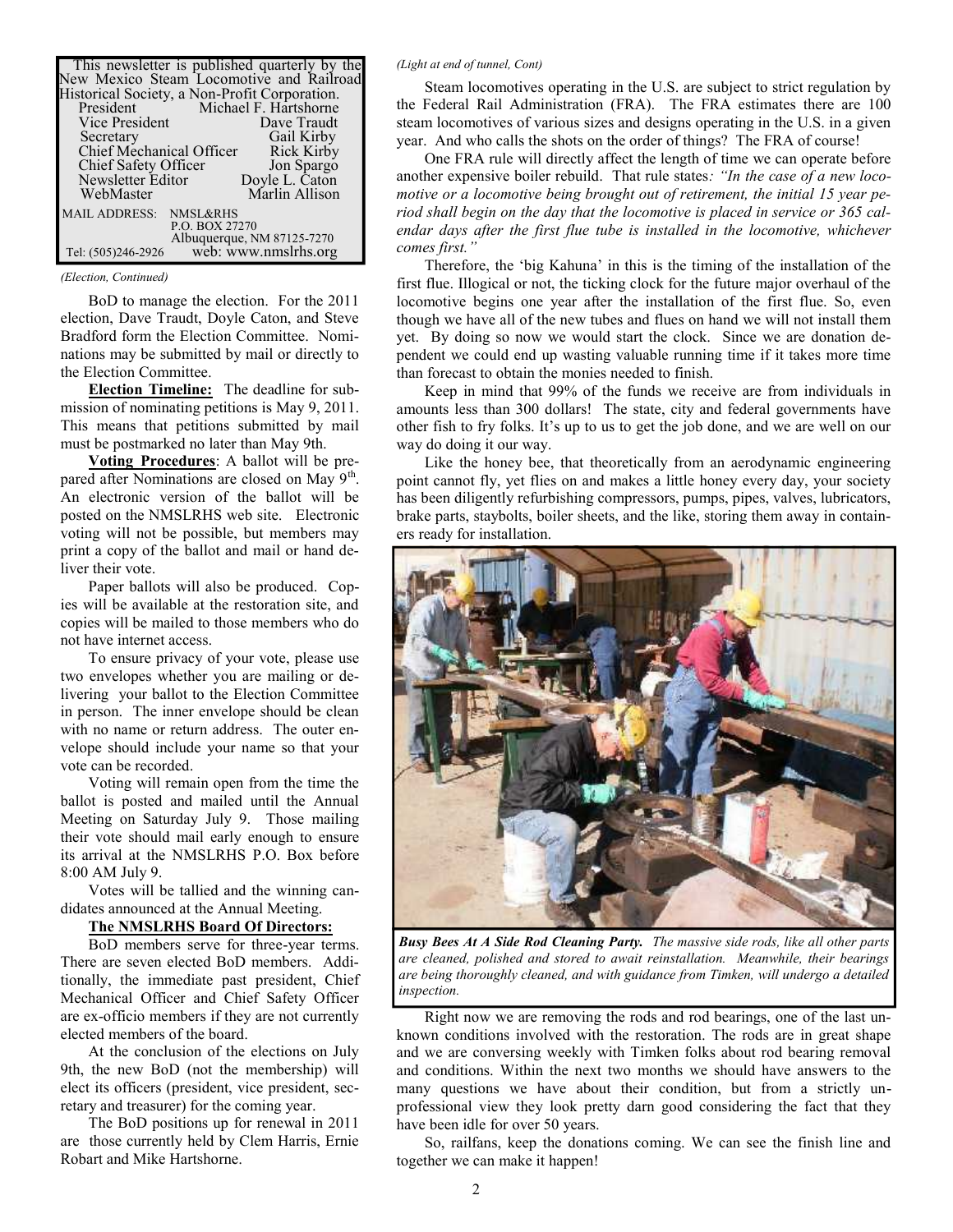## **CONFINED SPACE SAFETY**

#### Jon Spargo, Chief Safety Officer

One of the more difficult aspects of safety that we have to deal with is Confined Space Safety. Specifically, how do you rescue someone that becomes sick or is injured while working in a confined space ?

On 2926 we have identified three areas in the engine that qualify as confined spaces, the smoke box, the boiler (between the flu sheets) and the firebox. The most difficult, from the rescue standpoint, is the fire box because of the very small fire box door that is the only way in or out!



*John Cekala, Mike Hartshorne, & Dave Anglen inside the boiler. Boiler egress, less cramped than the firebox, is through the top.*



*Brian Brogie, standing inside the huge firebox watches John Gibbons work on staybolt holes. Picture was taken from the small firebox door opening.*

For most of our purposes, all three of our confined spaces are classified as *"simple" confined spaces*. There is a second classification known as a *"permit required" confined space*. This is a confined space that is known to contain a hazard or is created when the person entering to do work takes the hazard in with him. A perfect example for us would be doing welding inside the fire box.

OSHA is paranoid and has a real heartache over permit required confined spaces in general and with rescue operations in particular. There is good reason for this. Statistics have shown that more people die trying to perform a confined space rescue than from being in the confined space. It is no wonder then that Confined Space Rescue is tricky business.

Thanks to Safety Officer John Cekala, we are well on our way towards implementing a Confined Space Program complete with the ability to perform confined space rescue. This is very timely as we are approaching the day when much welding will be done inside the fire box. Issues such as fire watch, ventilation, confined space attendants and trained rescue personnel are well along in the planning phase. As well, a basic list of needed rescue equipment has been drawn up and will be purchased in the very near future.



*Brian Brogie laughs as John Gibbons does a 'ground hog' exit from our most confined space. . . the firebox.*

Some training has already been accomplished and more is to come. The pictures here illustrate how a volunteer could be safely extracted from the fire box. In this case it is just not enough to get a victim out of a confined space such as the boiler or fire box.

Next, you have to get the victim safely lowered to the ground so that Fire Dept. Rescue Personnel can attend to his medical needs.

Again thanks to John Cekala and to member Bill McSweeney, we have been working closely with the Albuquerque Fire Department's Heavy Rescue Unit and have used their expertise and advice in our planning process. At some point we will need additional volunteers to be trained to perform confined space rescue. Our goal is to have enough trained members so that we are covered on any day that welding is taking place in the fire box. If you think you might like to volunteer please see John Cekala or me.



*Wrapped in a 'plastic taco shell' rescue device, Safety Officer John Cekala is pulled from the firebox onto the firing deck (floor of the cab) during safety training.*



*Under the watchful eye of Chief Mechanical Officer Rick Kirby, Cekala is lowered from the firing deck.*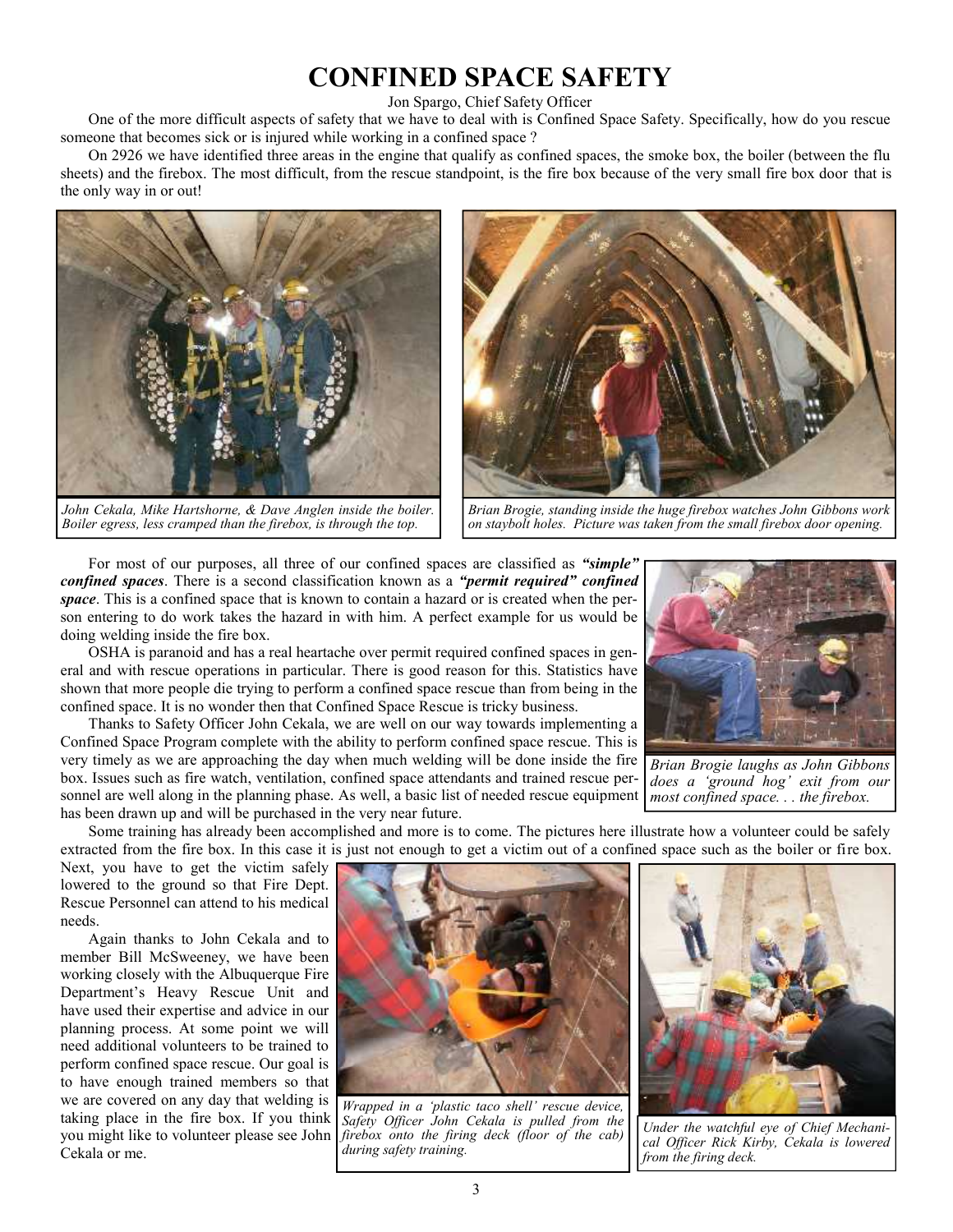#### **ALL THE PIECES AND PARTS**

Bob DeGroft's question, *"When will all the pieces and parts come together?"* is right on target. We ask ourselves that question often.

Those of us on the work site every session can take a look around, discuss issues with each other, and make our own best guess. For those who depend on the internet or this newsletter, it's more difficult to see the light at the end of the tunnel. You might think we are just a bunch of 'foamers'...all talk and no progress.

To help you see the big picture with a bit more clarity, we are making some changes in the newsletter format. The most significant of those changes is the introduction of a new regular segment, 'The CMO Corner'.

Rick Kirby, our Chief Mechanical Officer, and backup CMOs, Bob DeGroft and Dave Traudt are dealing with a lot of "Parts and Pieces" issues. Likewise, Warren Janke is busier than the proverbial 'one armed paper hanger' entering parts and pieces info into our database, while answering all sorts of questions regarding items already in the database.

Fortunately, the number and skill level of members on site for each work session is the best yet. Having members of Plumbers and Pipefitters Local 412 join us accelerated our progress….and gave Rick, Bob, and Dave a lot more tasks to juggle at each work session.

Rick and his better half, NMSLRHS Board Secretary Gail Kirby, maintain a good record of ongoing activity. That record, together with the photos shot by Dave Traudt, Mike Hartshorne and others, will hopefully provide a regular snapshot of the 'Rebirth of AT&SF 2926'.

Read "The CMO Corner" in future issues, along with Mike Hartshorne's "Banging On A 2900" that will pick up again in the next issue.

NOTE: To see all that is happening, and get to know a bunch of guys and gals who are definitely not 'foamers' you still need to drop by and get a tour of the site. ...*Editor*



*BEHIND THE SCENE: At work inside the 'reefer'. It is our 'ice age' rail car that predates refrigerated cars, but was still often referred to as a 'reefer'. The produce and other perishables it carried were kept cool by circulating air over ice stored in bins at each end.*

*It serves as office, computer center, meeting room, etc. Karla DeGroft and Warren Janke are busy with all important admin duties. Karla is assembling information for the auditors while Warren is sweating over the details of the database that holds info on all those 'parts and pieces'.*

## **THE CMO CORNER**

#### By Rick Kirby

For those who haven't been at the site lately or haven't visited our web page, we thought it may be a good time to brief folks on all that's going on.

Work of late has been the side rod removal along with removing all the old paint revealing shiny metal.

Our machinists and welders have been fabricating pullers to remove the driver rod bearing. Two are off and two await puller fabrication. Both current and retired Timken personnel have been offering guidance along the way.

One brass insert from one rod was pressed out and sent to non-destructive testing to determine its metallurgy. Separating the eccentric bearings from their pins has been a mixed endeavor. The fireman's side was removed easily while the other had to be cut off. New replacements are now on site.

Most of the lubricators have been cleaned and new seals installed.

New springs have been ordered for the hot water boiler feed pump check valves. A second set is being made for 3751 in California. The two groups are sharing the expense. I expect our set will be on site at the end of April.

The big project underway is the firebox outer sheet replacement on the fireman's side. Final fit-up and joint beveling will be complete in the next few weeks. We will then begin tack welding the sheet in place. Once tacked all the new stay rods will be tacked in place.

As you all can tell we are embarking on areas of the restoration which are, to say the least, bank account draining activities. We have had great support in the past and we hope it will continue. We still have tube and flue sponsorships available for those who may wish to help us out with the restoration.

The following photos will provide a glimpse of just a few of our day-today activities. Visit www.nmslrhs.org for more details.

Thanks for your support as always.



*ABOVE: We are keeping machinists Ralph and Eric busy making parts and tools. BELOW: Not-so-glamorous grunt work. Gail Kirby is busy cleaning one of the myriad pieces of pipe that must be cleaned, inspected and stored for later reinstallation.*

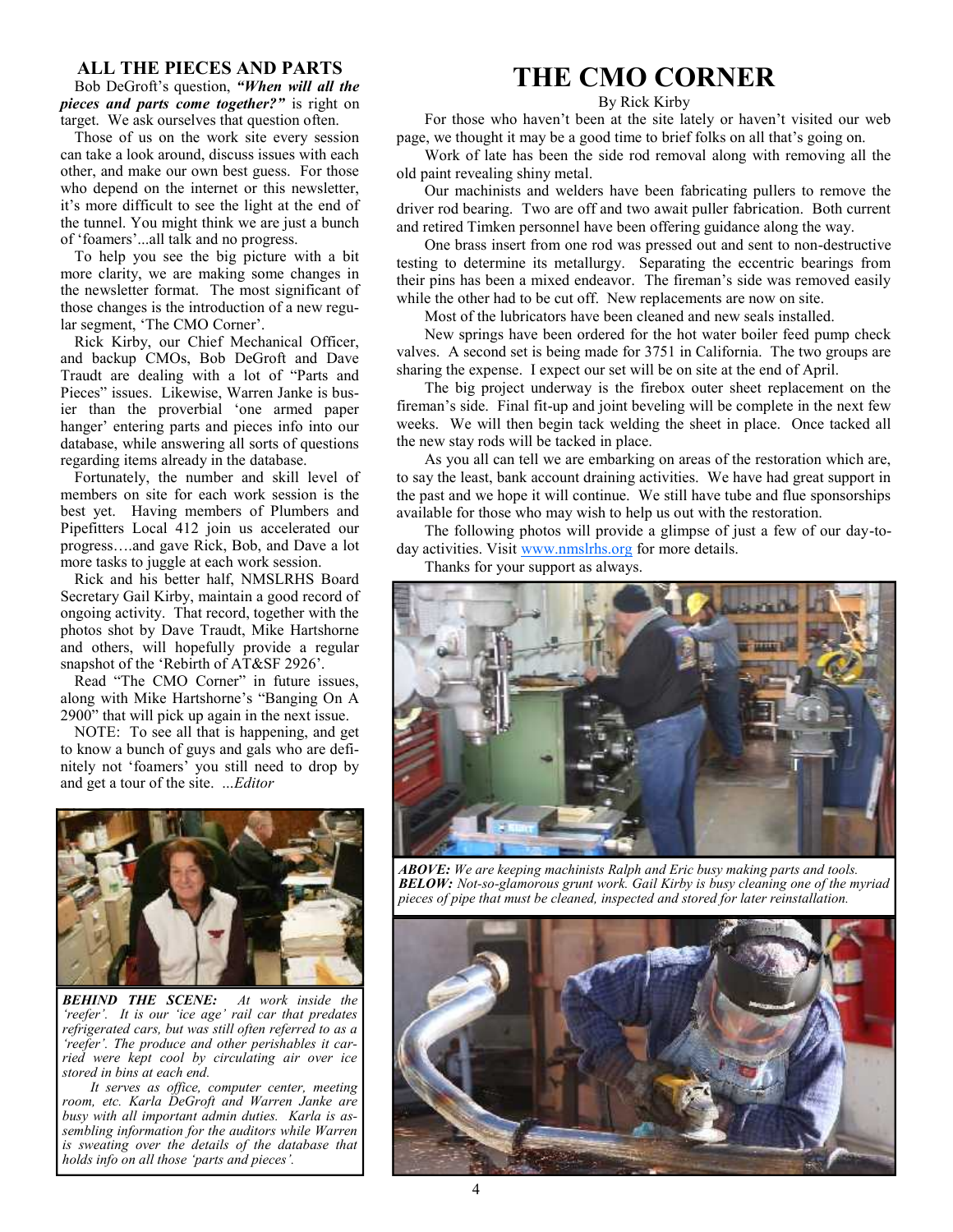

*ABOVE: Removal of side rod reveals some nasty looking rust. Fortunately, it is not a bad as it looks, and cleans up well. BELOW: The hours of cleaning reveal beautiful shiny metal beneath the many layers of paint applied over 46 years of display on the park.*



*(See more CMO Corner pictures on the following page). ABOVE: Removing The Side Rod Brass Insert: Sixty years ago, in the AT&SF backshops, two guys with one of the many small cranes, a stock mandril tool, and a handy press would have made quick work of removing the insert. In frame one, we see Rick Kirby, Ken Dusenberry, Clem Harris, Bob DeGroft, John Gibbons, (and a couple more members out of sight) lifting and guiding the rod into place in our press, so that 'pusher' tool manufactured by machinist Eric Rave. can be fitted over the insert. In frame two, Randy McEntire checks the position. After pressing the insert from the rod, Randy (center), Dave Van De Valde, and Ken inspect and mark the insert. The insert was then sent to Rob Gunter, our brass expert, for non-destructive metallurgical analysis to determine its composition.*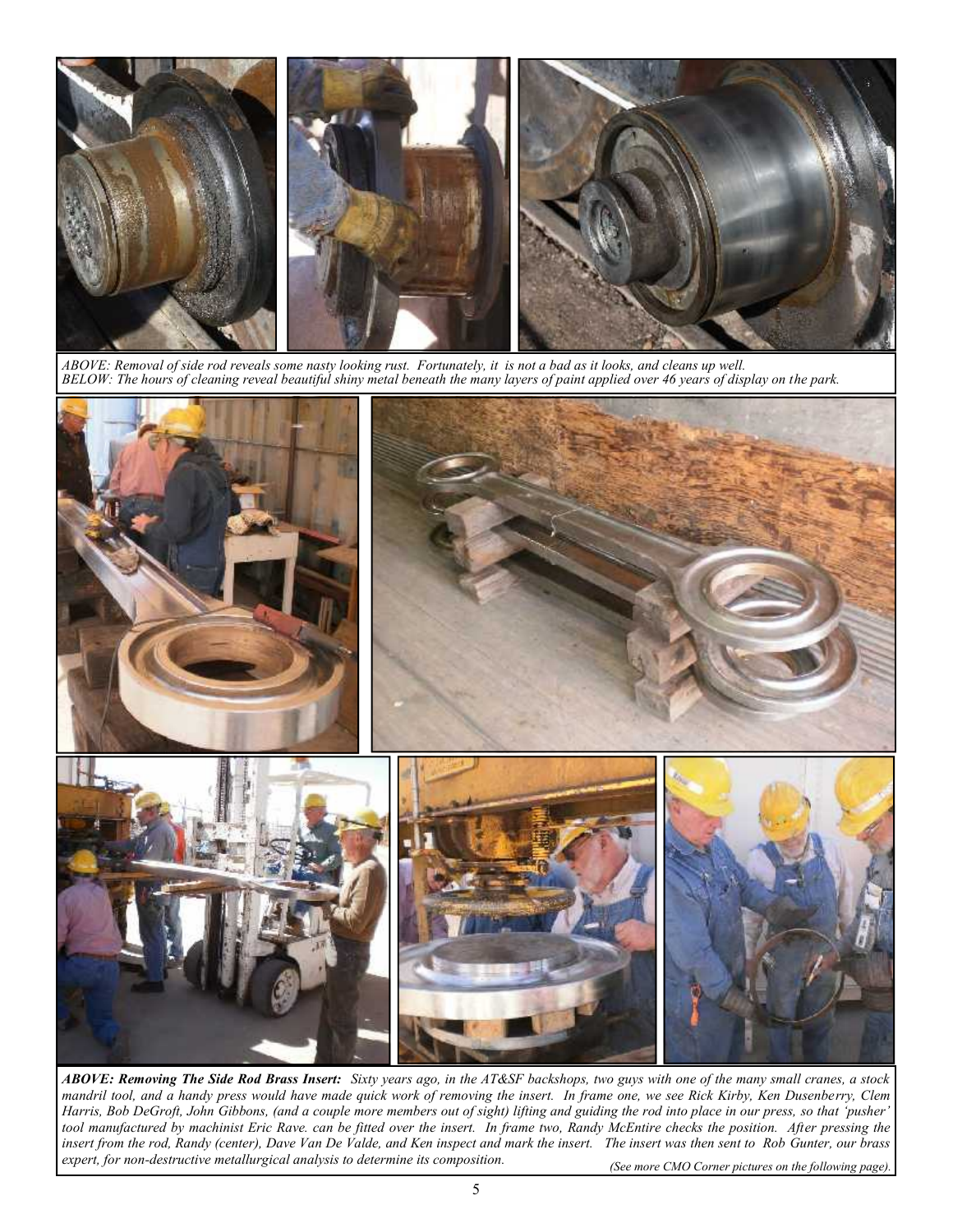*(CMO Corner Continued)*



*REMOVING THOSE PESKY BEARINGS: Frame one: A build-our-own bearing puller in place ready to pull. Frame two: A few good men?... And one woman. Seems there are plenty of puller advisors, but who is in charge? Gail Kirby, moving the tool wagon seems to be the only one working. Frame three: The just removed bearing is placed on the workbench by Clem Harris.*

### **WRAPPER SHEET PATCH**

One of the more exacting tasks in the restoration is the wrapper sheet patch on the firebox where ultrasonic testing revealed weak spots. The spots, caused by corrosion, probably resulted from the locomotive's position on display at Coronado Park for 46 years. That portion, on the fireman's side, faced north under the park's elm trees, where moisture accumulated under the insulation.

GETTING THE PATCH IN PLACE: The following pictures show the step-by-step process of lifting the patch into place. Once there, the final precise trim will be made before welding the patch in place. Danny Rivera can hardly wait to begin welding on the patch. **Frame 1:** Jon Spargo and John Gibbons display the patch below the hole to be patched. **Frame 2:** The lift begins, using a winch attached to our gantry crane, 'Big Bird'. Rick Kirby (on scaffold) and Danny Rivera guide the patch as it is lifted. **Frames 3 and 4:** John Gibbons, Rick, and Danny pry, jiggle, and wiggle the patch into place. **Frame 5:** The lifting crew, Nate Phillips (on lower ladder), Chuck Mangold, and Ken Dusenberry survey their work. **Frame 6 & 7** With patch in place Rick checks alignment.

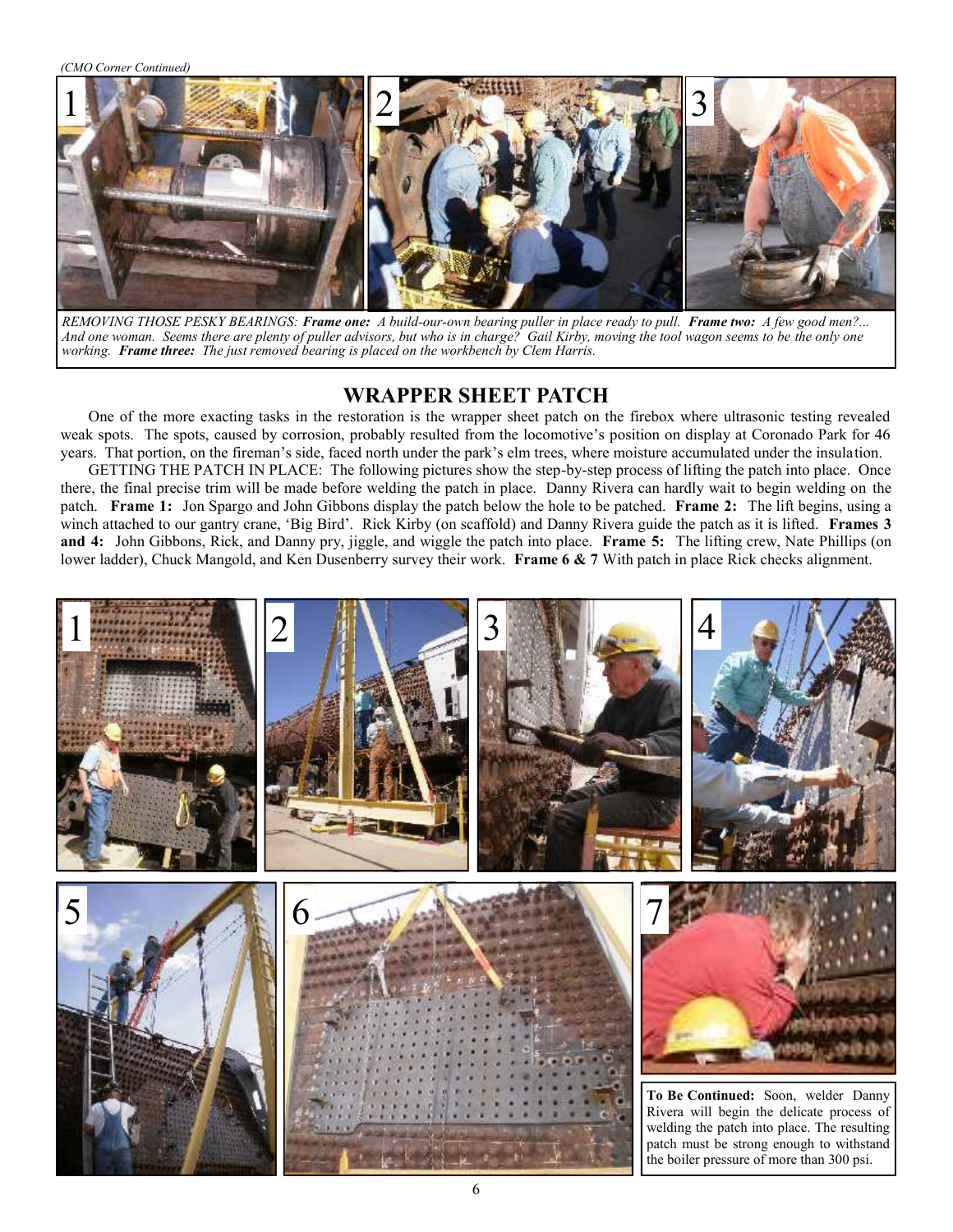## **NMSLRHS Co-Sponsors Los Lunas Rail Exhibit**

Led by John Taylor, some members of our 'Rail History Gang', Steve Bradford, Dave Traudt, and Andy Rutkiewic, have been working with the Valencia County Historical Society to develop a museum display. The display reveals the significance of railroading in Valencia County from its arrival in the 19th century to current activity in the 21st century. In the following brief article, John Taylor mentions some of the highlights of the exhibit, and encourages everyone to drop by and learn about Valencia County's role in the development of New Mexico and the Southwest U.S…..*Editor*

## **RAILROADING IN VALENCIA COUNTY Highlighting railroad activity in Belen, Los Lunas and surrounding communities in Valencia County**

The railroad first arrived in Valencia County sometime in the spring of 1880, and the County was changed forever. That momentous era in our history is now being memorialized in an exhibit at the Los Lunas Museum of Heritage and Arts entitled "Railroading in Valencia County." Co-sponsored by NMSLRHS and the Valencia County Historical Society and hosted by the museum, this exhibit traces the history of railroading from the frantic days of the 1880s through the present.



*NMSLRHS members take a break for a group photo at the opening of the Valencia County Historical Society's railroading exhibit. L to R, Mike Swanson, Doyle Caton, John Spargo, Steve Bradford, John Taylor, and Pete Adair*

Highlights of the exhibit include a section on Wrecks and Robberies that features the Great Belen Train Robbery and the infamous Abo Canyon Gang; a section on the Era of Steam that includes photographs, artifacts from our own 2926, and some of Dave Traudt's classic HO models; a section on the Transition from Steam to Diesel with a first-person account of the Last Steam Run on the Santa Fe; sections on the Belen Harvey House, the Belen Cutoff, and the Luna Mansion with several unique artifacts from each; and a section on Today and the Future that features BNSF and Rail Runner.

The exhibit includes unique artifacts, video tapes, and lots of photographs, maps and diagrams. Also featured are several items of original railroad art by Jack Ostrom, Gayle van Horn, Gil Bennett, and our own Steve Bradford, plus an award-winning O-scale layout that was loaned to us by Jon Spargo.

The exhibit opened on March 26 and will run through June 25. The museum is located at 251 Main Street in Los Lunas (under the water tank just east of the tracks) and is open from 10 to 5 Tuesday through Saturday.

Make a point of visiting the museum sometime this Spring—you'll be glad you took the time!

> LOS LUNAS MUSEUM OF HERITAGE AND ARTS 251 MAIN STREET, LOS LUNAS NM HOURS 10:00 AM TO 5:00 PM TUESDAY THRU SATURDAY

## **CALENDAR OF EVENTS**

The coming of spring has brought more than just more comfortable weather for our work crew. Plans have sprouted for a number of train and railroad related events during the next few weeks. Here are some of them.



**Savor Albuquerque June 3 to 12 2011** *A new signature event showcasing the best of Albuquerque's arts and culture including the Festival Flamenco Internacional de Alburquerque.*

During the 2011 Savor ABQ Event, NMSLRHS will hold a series of Mini Open Houses. Saturday June 4 will be the grand opening of our New Mexico Centennial exhibit entitled, *The Role of Railroads in the Growth and Development of the State of New Mexico.*

The exhibit, supported by the New Mexico Department of Cultural Affairs will be displayed at various venues around the state during New Mexico's centennial celebrations.

The June 4 event will be repeated on Wednesday June 8 and Saturday June 11. Unlike our annual autumn Open House, restoration work on our huge steam locomotive, Santa Fe #2926, will continue on those days. Thus there will be no music or games. The only entertainment will be watching our volunteers busy at work.